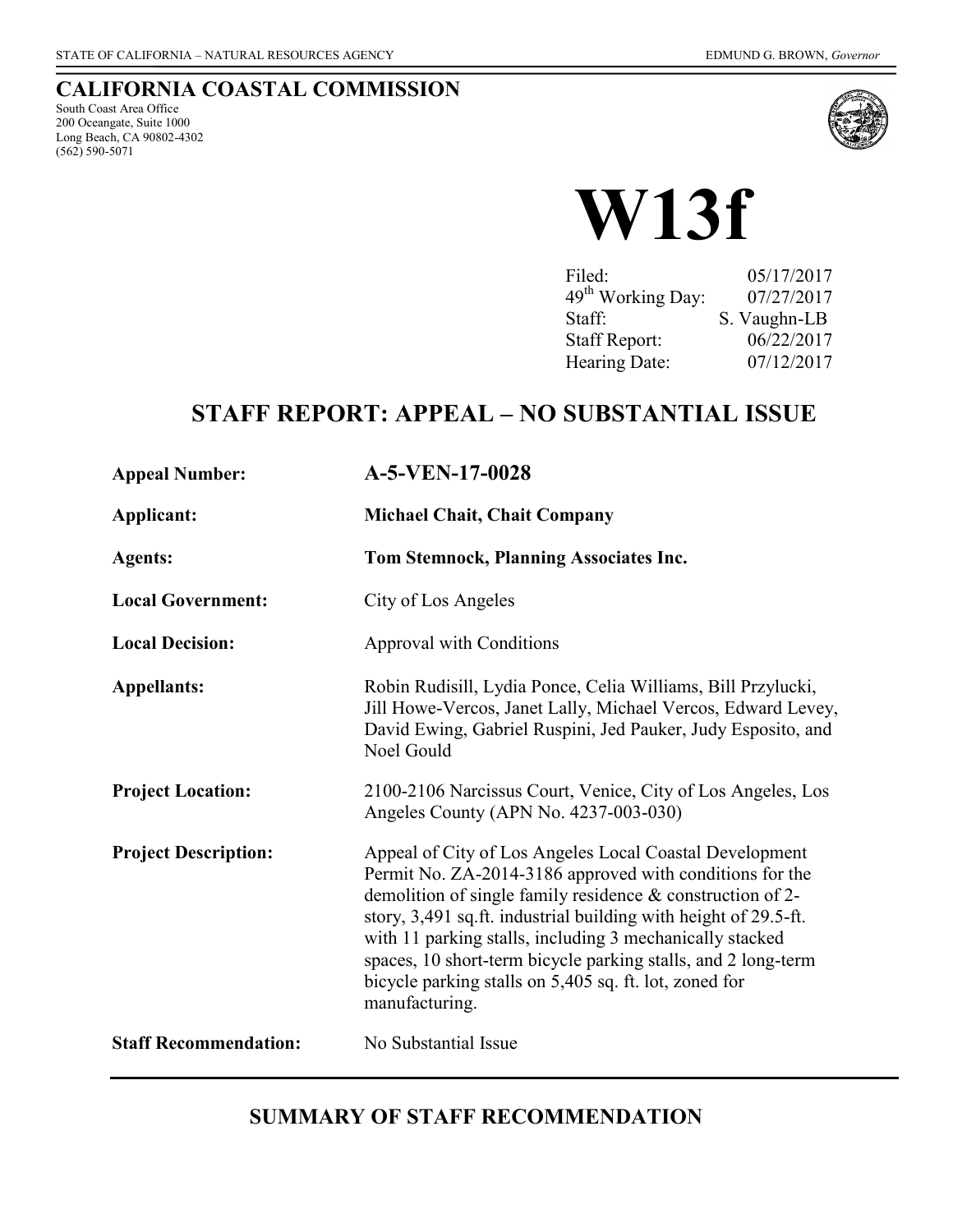The City approved a local coastal development permit (CDP) for the subject development on September 28, 2016. An appeal of the local CDP was filed by Bill Przylucki for People Organized for Westside Renewal (POWER) to the West Los Angeles Are Planning Commission (WLAAPC). On March 15, 2017, the WLAAPC denied the appeal and approved the local CDP effective April 17, 2017. The City's Notice of Final Local Action was received by the Commission's South Coast office on April 19, 2017 and the Commission's twenty working-day appeal period was established. During the Commission's appeal period, this one appeal was received on May 17, 2017. The City listed Michael Chait as the applicant for the project, although the property owner is MBL Sperry, LLC whose managers include Louis S. Wolff and Linda Wolff.

The primary assertions made by the appellants as they relate to the Coastal Act are that the Cityapproved development will have a negative impact on public access to the coast, that the project will prejudice the City's ability to certify a Local Coastal Program (LCP), and that the project will result in a loss of affordable housing in the coastal zone.

The appellants contend that the parking requirements imposed by the City, which include 11 onsite parking spaces, including three mechanized car lifts, tandem parking spaces, and bicycle racks with the capacity to hold 12 bicycles, is "an issue" because "it is general practice for office workers to avoid using [car] lifts and tandem parking [stalls]..." and there is no way to enforce that the future employees of the site will use the on-site parking stalls instead of parking on the public street, which "will result in a material access issue and a material detriment in [the] quality of life [for those who live in the neighborhood.]"

The parking table set forth in the certified Venice Land Use Plan (LUP) requires 13 vehicle parking spaces for the City-approved project. The LUP does not contain a policy for substituting vehicle parking spaces for bicycle stalls. Although the City's requirement of 11 parking spaces is not wholly consistent with the certified LUP which is not the standard of review for this project but may be used for guidance the applicant is providing the majority  $(\sim 85\%)$  of required vehicle parking spaces on the site and is only substituting two vehicle parking spaces for 12 bicycle stalls. Additionally, the project site is located in an industrial area of Venice more than threequarters of a mile from the beach. In this particular case, staff does not believe that the Cityapproved parking supply raises a substantial issue regarding consistency with the Chapter 3 policies of the Coastal Act.

The appellants assert that the City-approved project will prejudice the City's ability to prepare a certified LCP because the local CDP allows the residential structure at the site to be demolished and for new industrial uses to be built on the site. The appellants contend that "the case could be made for residential uses to be by right uses in industrially zoned areas …and [that] allowing this conversion [of the use on the lot from residential to industrial] will likely result in the loss of all of the residential uses in industrial zones before the community even has a chance to make this change in its LCP…" The appellants further contend that the project will result in a loss of affordable housing in the Venice coastal zone and that this project is an Environmental Justice (EJ) issue because it will negatively affect coastal access for "lower income residents, [including] people of color.... [because they] are being displaced from the Venice coastal zone."

The certified LUP requires all non-conforming features of a site to comply with the standards set forth in the LUP when the site is proposed for extensive renovation, etc. The lot is currently zoned as M1-1 by the City Zoning Code and has a land use designation of Limited Industrial by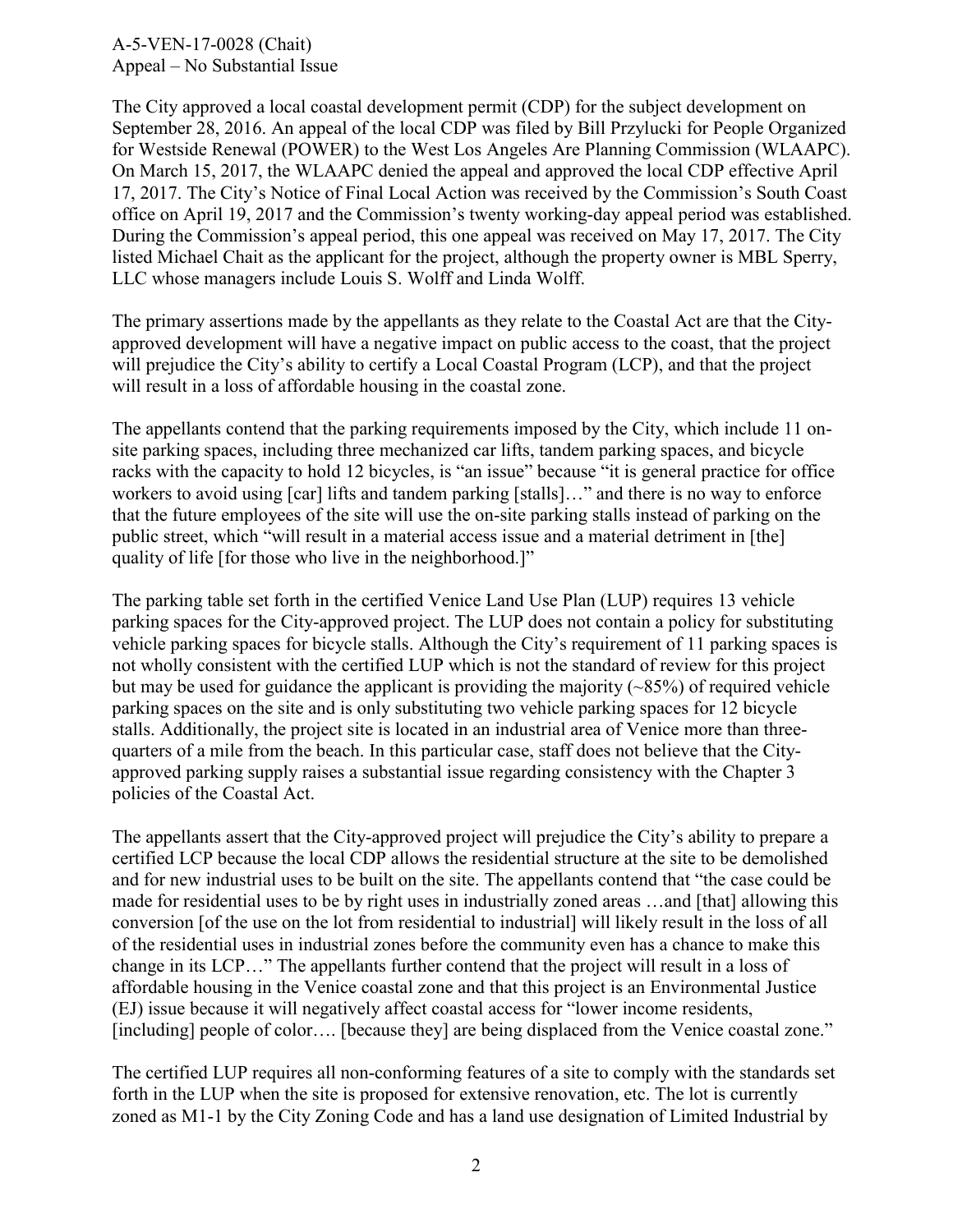the certified LUP. The applicant is proposing to demolish the existing single family residence on the lot and to construct a new building intended for "manufacturing and related uses." Changing the use of the site so the proposed use is consistent with the land use designation in the certified LUP will not prejudice the City's ability to prepare a certified LUP. Although it appears that the project will result in the loss of 1 residential unit in Venice, the City as is the lead agency for Mello Act consistency determined that the project is consistent with the Mello Act stating that "no affordable [residential] units [will be] removed" as a result of this project. Therefore, the appellants' contention that the project is an EJ issue has no merit, and no evidence has been put forth to support this assertion.

The appellants have made several other assertions including that: the WLAAPC denied the local appeal and approved the local CDP in error; the City mischaracterized the Venice Neighborhood Council's (VNC) opinion of the project; the City used non-certified documents to make the CDP findings; the City violated the Brown Act; the applicant lied at the local hearing; and that the project will result in fewer opportunities for visitor-serving commercial uses.

None of the additional issues raised by the appellants are relevant to the Chapter 3 policies of the Coastal Act. Nevertheless, each issue raised by the appellants is addressed in this report.

Pursuant to Section 30625, the grounds of appeal are limited to whether or not a substantial issue exists as to conformity with Chapter 3 of the Coastal Act. Staff recommends that the Commission, after public hearing, determine that **no substantial issue exists** with respect to the grounds on which the appeal has been filed because: the development, as approved by the City of Los Angeles, is consistent with the Chapter 3 policies of the Coastal Act.

**Important Hearing Procedure Note**: This is a substantial issue only hearing. Testimony will be taken **only** on the question of whether the appeal raises a substantial issue. Generally and at the discretion of the Chair, testimony is limited to three minutes **total** per side. Please plan your testimony accordingly. Only the applicants, persons who opposed the application before the local government (or their representatives), and the local government shall be qualified to testify. Others may submit comments in writing. If the Commission determines that the appeal does raise a substantial issue, the de novo phase of the hearing will occur at a future Commission meeting, during which it will take public testimony.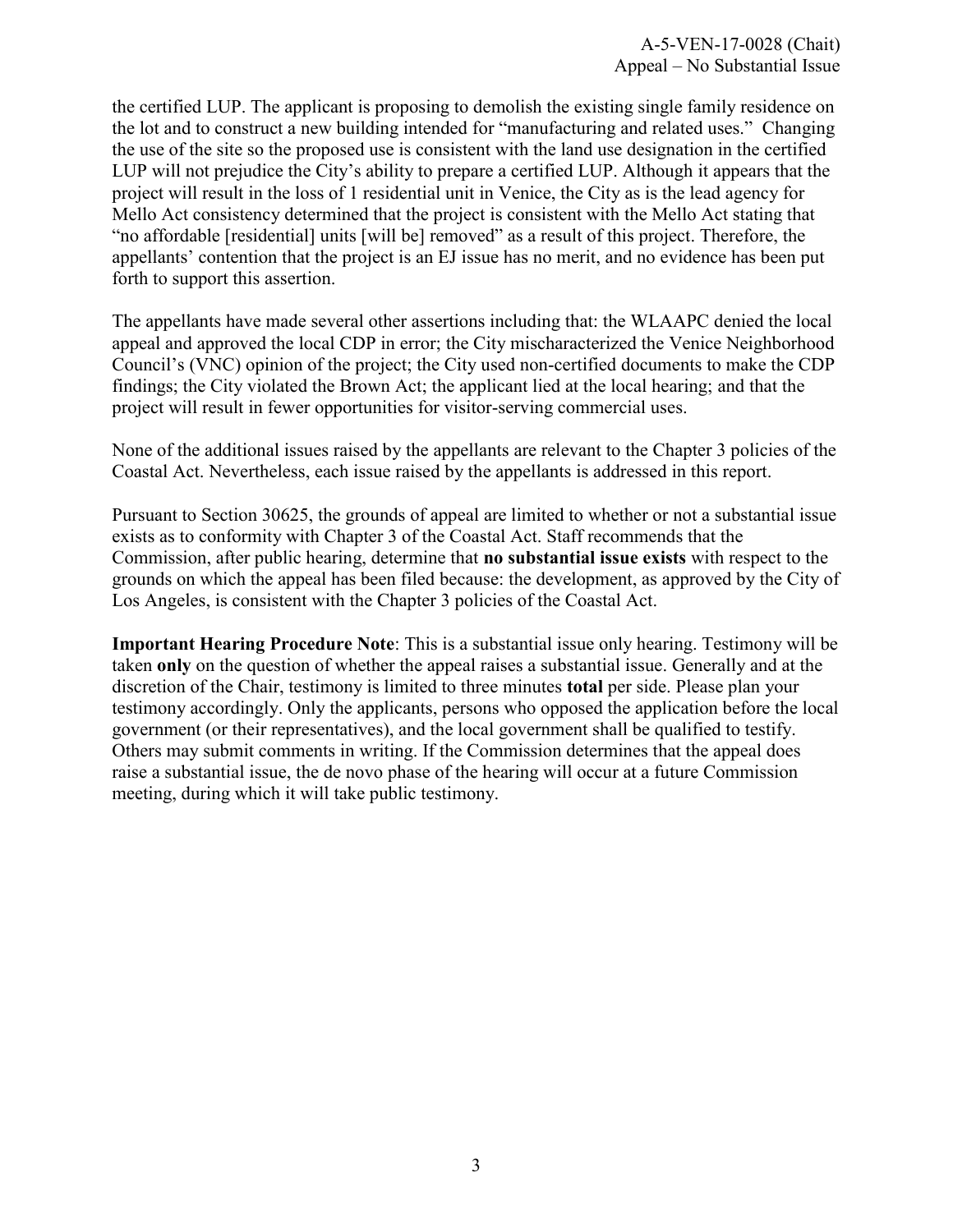# **TABLE OF CONTENTS**

## **EXHIBITS**

| Exhibit $1 -$ Project Location                                                               |  |
|----------------------------------------------------------------------------------------------|--|
| Exhibit $2$ – Project Plans                                                                  |  |
| Exhibit 3 – City Coastal Development Permits (Department of City Planning & West Los Angeles |  |
| A see $\mathbf{D1}$ , set see $\mathbf{C}$ , see the set of $\mathbf{C}$                     |  |

[Area Planning Commission\)](https://documents.coastal.ca.gov/reports/2017/7/W13f/W13f-7-2017-exhibits.pdf) 

[Exhibit 4 –](https://documents.coastal.ca.gov/reports/2017/7/W13f/W13f-7-2017-exhibits.pdf) Appeal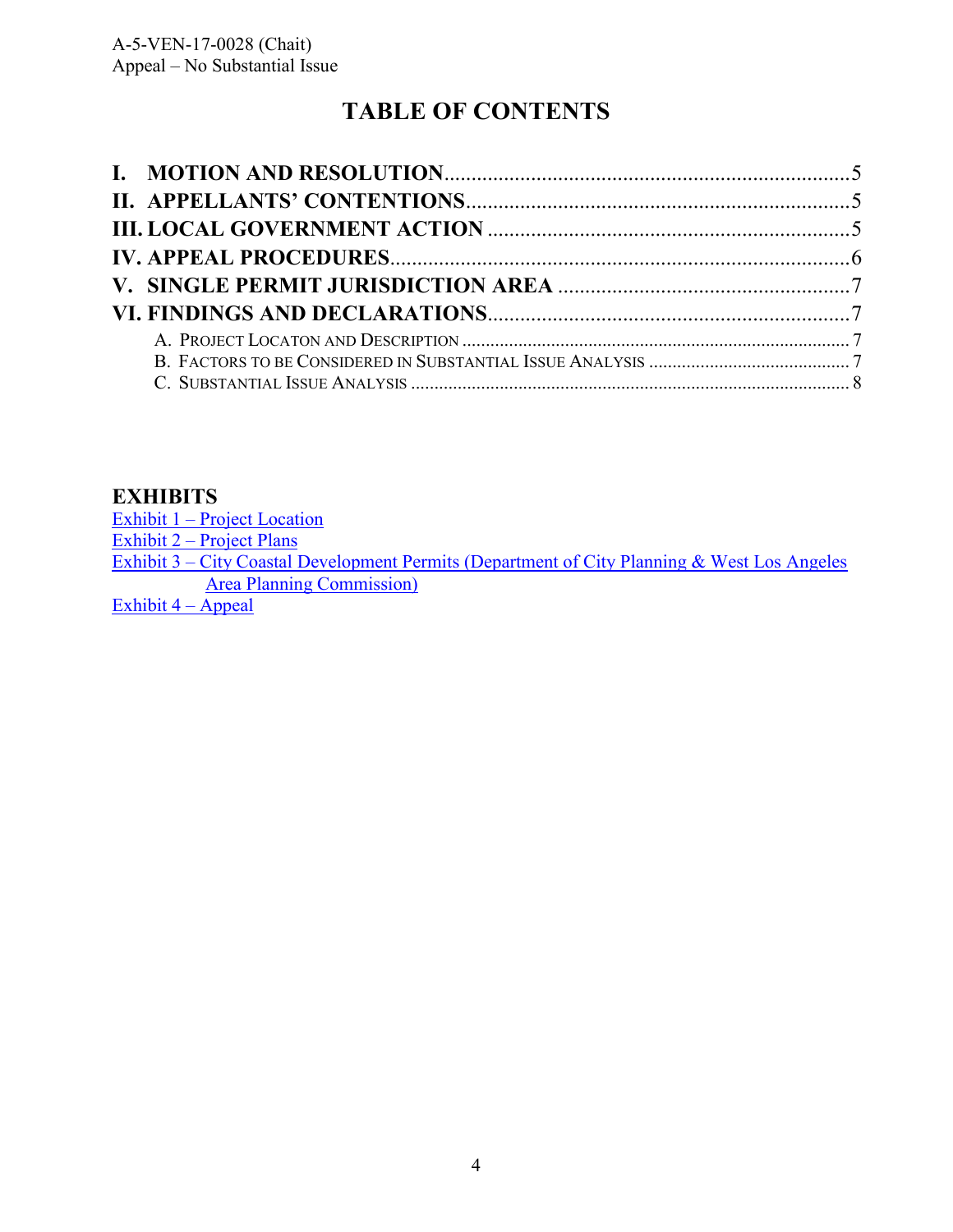# <span id="page-4-0"></span>**I. MOTION AND RESOLUTION – NO SUBSTANTIAL ISSUE**

**Motion:** *I move that the Commission determine that Appeal No. A-5-VEN-17-0028 raises NO SUBSTANTIAL ISSUE with respect to the grounds on which the appeal has been filed under § 30602 of the Coastal Act.*

Staff recommends a **YES** vote. Passage of this motion will result in a finding of No Substantial Issue and adoption of the following resolution and findings and the local action will become final and effective. The motion passes only by an affirmative vote of the majority of the Commissioners present.

**Resolution:** *The Commission hereby finds that Appeal No. A-5-VEN-17-0028 presents NO SUBSTANTIAL ISSUE with respect to the grounds on which the appeal has been filed under § 30602 of the Coastal Act regarding consistency with Chapter 3 policies of the Coastal Act*.

#### **II. APPELLANTS' CONTENTIONS**

On April 19, 2017, the Commission received a Notice of Final Local Action for Local CDP No. ZA-2014-3186-CDP-MEL-SPP, which approves the demolition of a single family residence and construction of two-story, 3,491 sq. ft. industrial building with height of 29.5-ft. with 11 parking stalls, including 3 mechanically stacked spaces, 10 short-term bicycle parking stalls, and 2 longterm bicycle parking stalls on 5,405 sq. ft. parcel, zoned for manufacturing.

On May 17, 2017, within twenty-working days of receipt of notice of final local decision, Robin Rudisill, Lydia Ponce, Celia Williams, Bill Przylucki, Jill Howe-Vercos, Janet Lally, Michael Vercos, Edward Levey, David Ewing, Gabriel Ruspini, Jed Pauker, Judy Esposito, and Noel Gould filed an appeal of the local CDP contending that the City-approved development will have a negative impact on public access to the coast, that the project will prejudice the City's ability to certify an LCP, and that the project will result in a loss of affordable housing in the coastal zone. The appellants also asserted that the WLAAPC denied the local appeal and approved the local CDP in error; the City mischaracterized the Venice Neighborhood Council's (VNC) determination of the project by stating that the VNC supported the project, when in fact the VNC did not support the project; the City used non-certified documents to make the CDP findings, which invalidates the local CDP; the Brown Act was violated because the most recent project plans were not made available to the public prior to the local hearing; that the applicant lied at the local hearing stating that the community supported the project, when several members of the community, in fact, opposed the project; and that the project will result in fewer opportunities for visitor-serving commercial uses **[\(Exhibit 4\)](https://documents.coastal.ca.gov/reports/2017/7/W13f/W13f-7-2017-exhibits.pdf).** 

# **III. LOCAL GOVERNMENT ACTION**

On September 28, 2016, the City Zoning Administrator held a public hearing for Local CDP ZA-2014-3186-CDP-SPP-MEL (Chait) for the project. A local appeal was filed by Bill Przylucki for POWER to the WLAAPC. On March 15, 2017, the WLAAPC denied the appeal and approved the local CDP effective April 17, 2017, as well as the Specific Plan Project Permit Compliance, Mello Act Compliance Determination, and CEQA Exemption. The City states that the WLAAPC action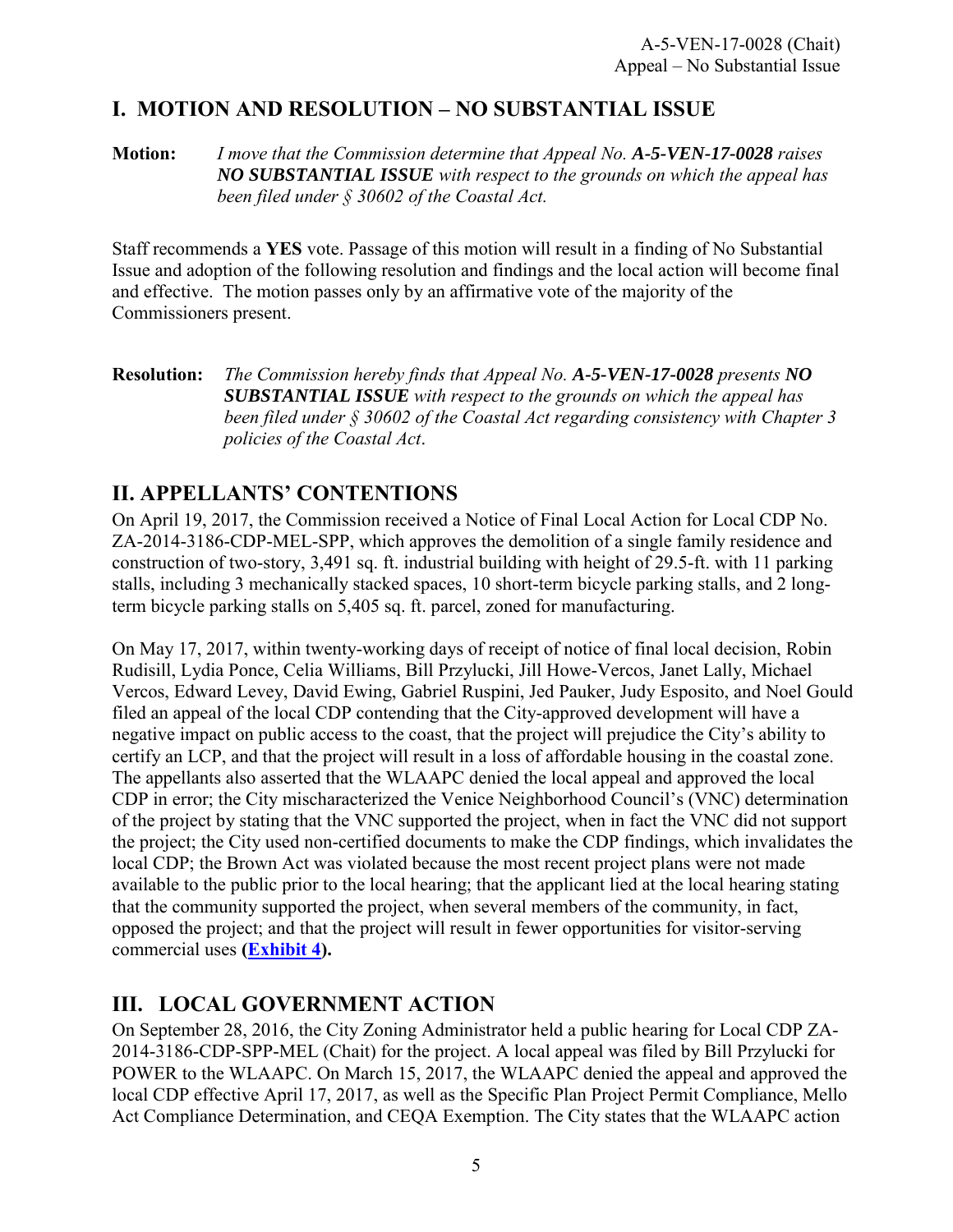<span id="page-5-0"></span>was final and not further appealable at the local level. On April 19, 2017, the Coastal Commission's Long Beach Office received the City's Notice of Final Local Action and the Coastal Commission's required twenty working-day appeal period was established. On May 17, 2017, this one appeal was received from the appellants. No other appeals were received prior to the end of the appeal period on May 17, 2017.

### **IV. APPEAL PROCEDURES**

Section 30600(b) of the Coastal Act provides that prior to certification of its Local Coastal Program (LCP), a local jurisdiction may, with respect to development within its area of jurisdiction in the coastal zone and consistent with the provisions of Sections 30604, 30620 and 30620.5, establish procedures for the filing, processing, review, modification, approval or denial of a coastal development permit. Pursuant to this provision, the City of Los Angeles developed a permit program in 1978 to exercise its option to issue local CDPs. Sections 13301-13325 of Title 14 of the California Code of Regulations provide procedures for issuance and appeals of locally issued CDPs. Section 30602 of the Coastal Act allows *any* action by a local government on a CDP application evaluated under Section 30600(b) to be appealed to the Commission. The standard of review for such an appeal is the Chapter 3 policies of the Coastal Act. [Cal. Pub. Res. Code §§ 30200 and 30604.]

After a final local action on a local CDP application, the Coastal Commission must be noticed within five days of the decision. After receipt of such a notice which contains all the required information, a twenty working-day appeal period begins during which any person, including the applicants, the Executive Director, or any two members of the Commission, may appeal the local decision to the Coastal Commission. [Cal. Pub. Res. Code § 30602.] As provided under section 13318 of Title 14 of the California Code of Regulations, the appellant must conform to the procedures for filing an appeal as required under section 13111 of Title 14 of the California Code of Regulations, including the specific grounds for appeal and a summary of the significant question raised by the appeal.

The action currently before the Commission is to find whether there is a "substantial issue" or "no substantial issue" raised by the appeal of the local approval of the proposed project. Sections 30621 and 30625(b)(1) of the Coastal Act require a de novo hearing of the appealed project unless the Commission determines that no substantial issue exists with respect to the grounds for appeal.

Commission staff recommends a finding of **no substantial issue**. If the Commission decides that the appellants' contentions raise no substantial issue as to conformity with Chapter 3 of the Coastal Act, the action of the local government becomes final. Alternatively, if the Commission finds that a substantial issue exists with respect to the conformity of the action of the local government with the Chapter 3 policies of the Coastal Act, the local CDP is voided and the Commission typically continues the public hearing to a later date in order to review the CDP as a de novo matter. [Cal. Pub. Res. Code §§ 30621 and 30625.] Section 13321 of the Coastal Commission regulations specifies that de novo actions will be heard according to the procedures outlined in Sections 13114 and 13057-13096 of the Commission's regulations.

If there is no motion from the Commission to find no substantial issue, it will be presumed that the appeal raises a substantial issue and the Commission will schedule the de novo phase of the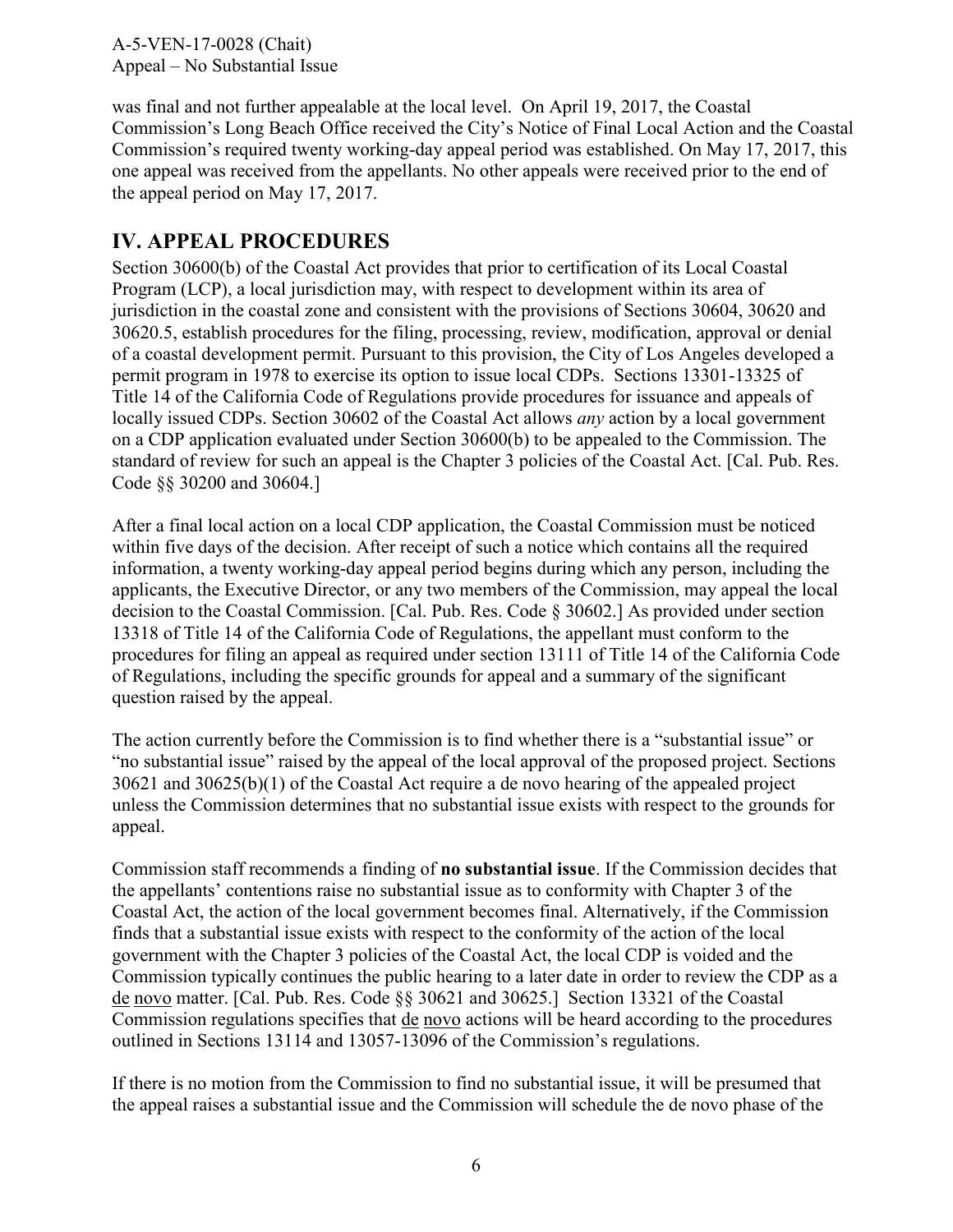<span id="page-6-0"></span>public hearing on the merits of the application at a subsequent Commission hearing. A de novo public hearing on the merits of the application uses the Chapter 3 policies of the Coastal Act. The Venice Land Use Plan (LUP), certified on June 14, 2001, is used as guidance. Sections 13110- 13120 of Title 14 of the California Code of Regulations further explain the appeal hearing process.

If the Commission decides to hear arguments and vote on the substantial issue question, those who are qualified to testify at the hearing, as provided by Section 13117 of Title 14 of the California Code of Regulation, will have three minutes per side to address whether the appeal raises a substantial issue. The only persons qualified to testify before the Commission at the substantial issue portion of the appeal process are the applicants, persons who opposed the application before the local government (or their representatives), and the local government. Testimony from other persons must be submitted in writing. The Commission will then vote on the substantial issue matter. It takes a majority of Commissioners present to find that the grounds for the appeal raise no substantial issue.

# **V. SINGLE PERMIT JURISDICTION AREA**

Within the areas specified in Section 30601, which is known in the City of Los Angeles permit program as the *Dual Permit Jurisdiction* area, the Coastal Act requires that any development which receives a local CDP also obtain a second (or "dual") CDP from the Coastal Commission. For projects located inland of the areas identified in Section 30601 (i.e., projects in the *Single Permit Jurisdiction*), the City of Los Angeles local coastal development permit is the only CDP required. The subject project site on appeal herein is located within the *Single Permit Jurisdiction Area*. The Commission's standard of review for the appeal is the Chapter 3 policies of the Coastal Act.

# **VI. FINDINGS AND DECLARATIONS**

#### **A. PROJECT LOCATION AND DESCRIPTION**

The City-approved development is located at 2100-2106 Narcissus Court in the Southeast subarea of Venice, City of Los Angeles. The subject property consists of two lots on one parcel that is 5,405 sq. ft. in area. The lots are designated Limited Industry by the certified Venice Land Use Plan and zoned M1-1 by the Los Angeles Municipal Code. The site is located about three quarters of a mile inland of the public beach and boardwalk **[\(Exhibit 1\)](https://documents.coastal.ca.gov/reports/2017/7/W13f/W13f-7-2017-exhibits.pdf)**. The vicinity in which the site is located is designated as Limited Industry and is bordered by a residential neighborhood.

According to the City's record, the site is currently developed with a single family residence that was built circa 1920. The City-approved project includes a change of use of the site from residential to industrial, which is consistent with the land use designation of the lots in the certified LUP. The City-approved project includes the demolition of the single family residence and construction of a two-story, 29.5 ft. high, 3,491 sq. ft. industrial building with 11 on-site parking spaces, including three car lifts, and 12 on-site bicycle stalls, including two long-term stalls and 10 short-term stalls **[\(Exhibit 2\)](https://documents.coastal.ca.gov/reports/2017/7/W13f/W13f-7-2017-exhibits.pdf)**.

#### **B. FACTORS TO BE CONSIDERED IN SUBSTANTIAL ISSUE ANALYSIS**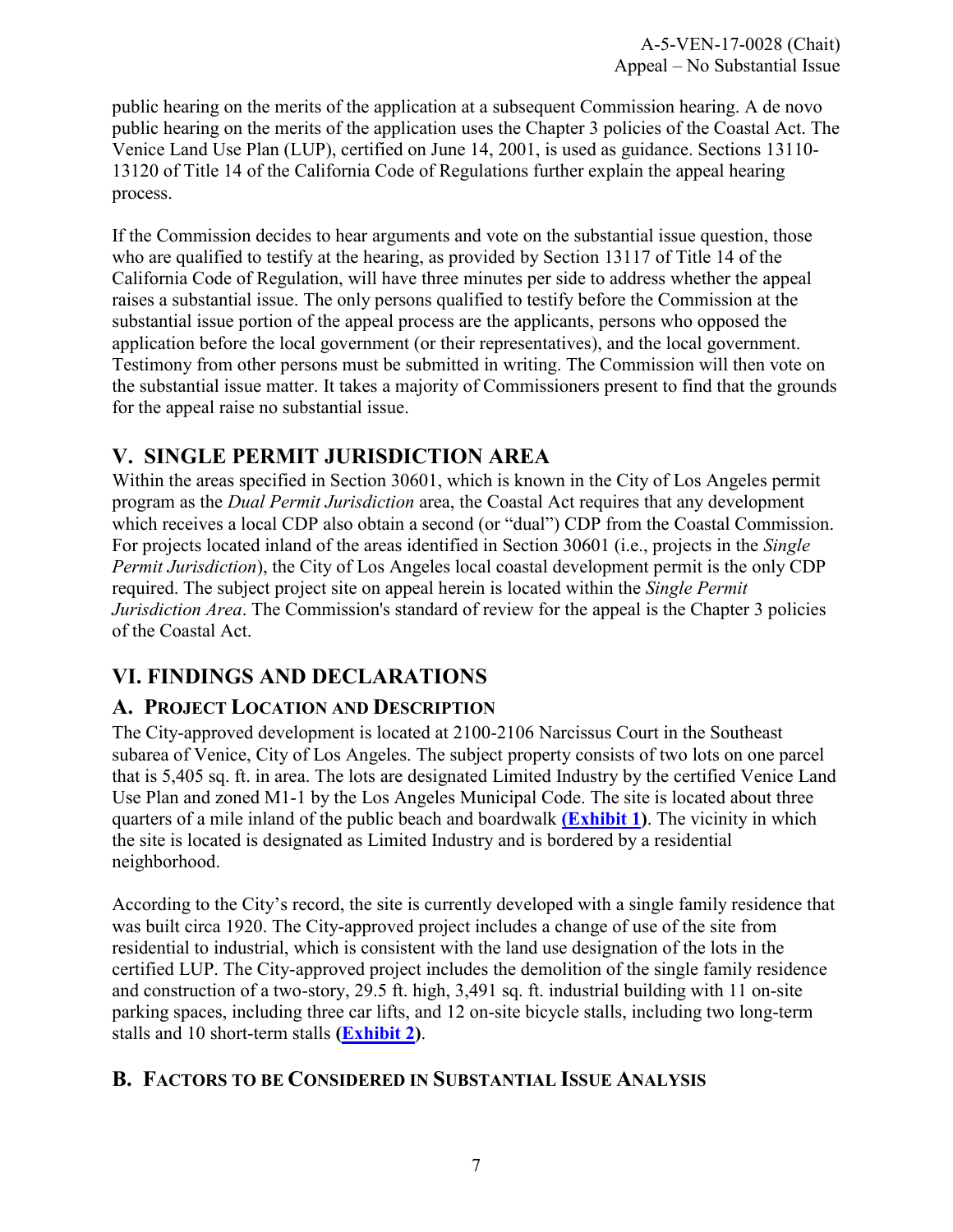<span id="page-7-0"></span>Section 30625(b)(1) of the Coastal Act states that the Commission shall hear an appeal of a local government action carried out pursuant to Section 30600(b) unless it finds that no substantial issue exists as to conformity with Chapter 3 of the Coastal Act. The term "substantial issue" is not defined in the Coastal Act or its implementing regulations. Section 13115(b) of the Commission's regulations simply indicates that the Commission will hear an appeal unless it "finds that the appeal raises no significant question." In previous decisions on appeals, the Commission had been guided by the following factors:

- 1. The degree of factual and legal support for the local government's decision that the development is consistent or inconsistent with the relevant provisions of the Coastal Act;
- 2. The extent and scope of the development as approved or denied by the local government;
- 3. The significance of the coastal resources affected by the decision;
- 4. The precedential value of the local government's decision for future interpretations if its LCP; and,
- 5. Whether the appeal raises local issues, or those of regional or statewide significance.

Even when the Commission chooses not to hear an appeal, appellants nevertheless may obtain judicial review of the local government's coastal permit decision by filing petition for a writ of mandate pursuant to Code of Civil Procedure, Section 1094.5.

Staff is recommending that the Commission find that **no substantial issue** exists with respect to whether the local government action conforms to the provisions of Chapter 3 of the Coastal Act for the reasons set forth below.

#### **C. SUBSTANTIAL ISSUE ANALYSIS**

As stated in Section IV of this report, the grounds for an appeal of a CDP issued by the local government prior to certification of its LCP are the Chapter 3 policies of the Coastal Act. Any local government CDP issued prior to certification of its LCP may be appealed to the Commission. The Commission shall hear an appeal unless it determines that no substantial issue exists as to conformity with Chapter 3 policies of the Coastal Act.

In the appeal, appellants cited Section 30001(d) of the Coastal Act. Additional applicable policies include Sections 30250(a) and 30252 of the Coastal Act and Policies I.A.9, I.C.1, I.E.5, and II.A.3 of the certified LUP. The relevant grounds for this appeal focus on public access, the ability of the City to certify an LCP, and affordable housing.

Section 30001(d) of the Coastal Act states:

*That existing developed uses, and future developments that are carefully planned and developed consistent with the policies of this division, are essential to the economic and social well-being of the people of this state and especially to working persons employed within the coastal zone.* 

Section 30250 (a) of the Coastal Act states, in part: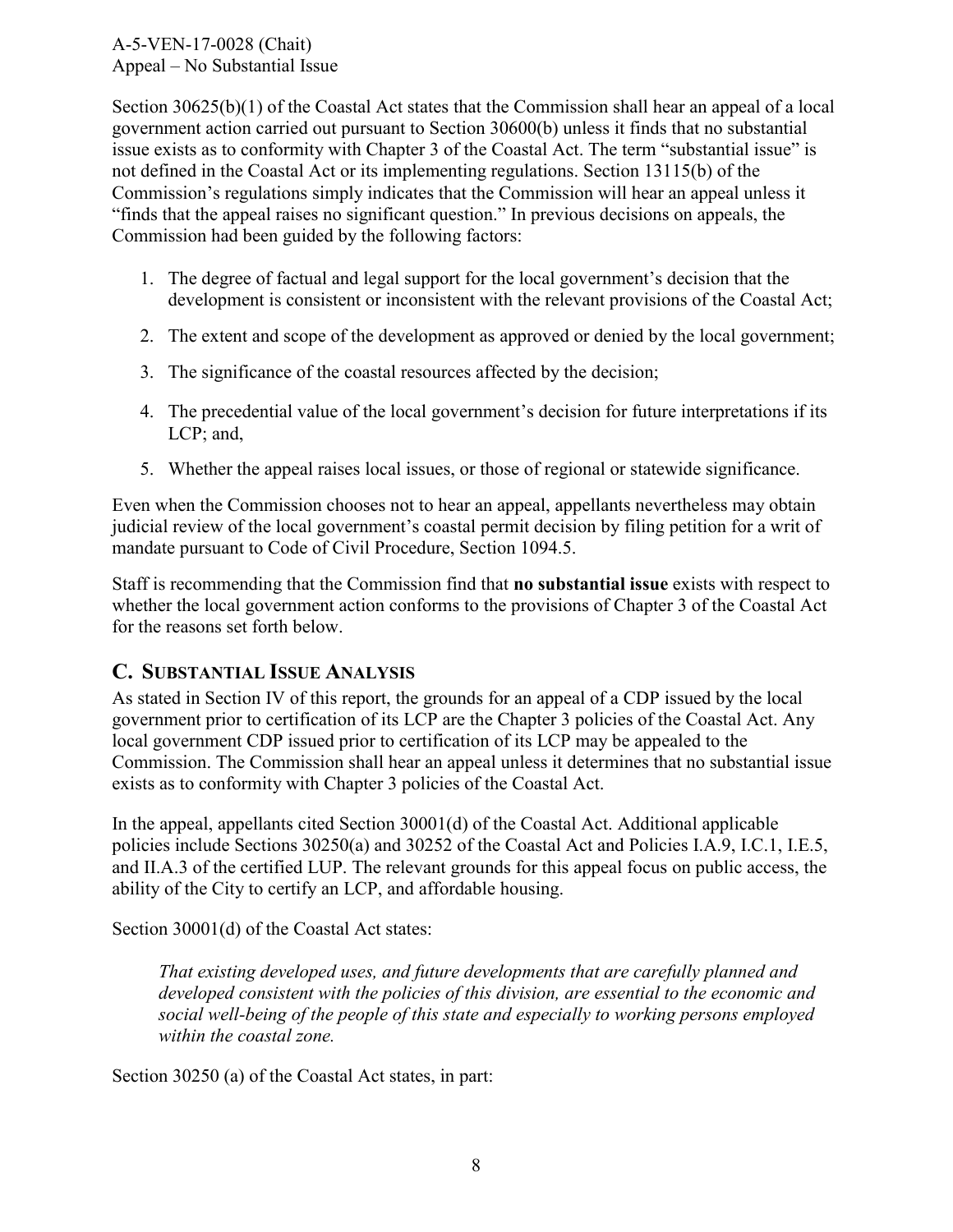*New residential, commercial, or industrial development, except as otherwise provided in this division, shall be located within, contiguous with, or in close proximity to, existing developed areas able to accommodate it or, where such areas are not able to accommodate it, in other areas with adequate public services and where it will not have significant adverse effects, either individually or cumulatively, on coastal resources…*

Section 30252 of the Coastal Act states:

*The location and amount of new development should maintain and enhance public access to the coast by (1) facilitating the provision or extension of transit service, (2) providing commercial facilities within or adjoining residential development or in other areas that will minimize the use of coastal access roads, (3) providing nonautomobile circulation within the development, (4) providing adequate parking facilities or providing substitute means of serving the development with public transportation, (5) assuring the potential for public transit for high intensity uses such as high-rise office buildings, and by (6) assuring that the recreational needs of new residents will not overload nearby coastal recreation areas by correlating the amount of development with local park acquisition and development plans with the provision of onsite recreational facilities to serve the new development.* 

The appellants cited section 30001(d) of the Coastal Act, although they did not specifically reference it in any of their contentions. Although this is not a Chapter 3 policy of the Coastal Act, and therefore is not relevant to the standard of review here, the project is nevertheless consistent with this provision, as described below. Sections 30250 and 30252 of the Coastal Act require new development in the coastal zone to be located in appropriate areas and to maintain and enhance public access to the coast. When the Commission certified the Venice LUP in 2001, it also certified the City's Land Use Map that set aside a limited amount of primarily industrially developed land to carefully plan for the continuation of industrial uses in the coastal zone. The surrounding developed residential and commercial areas were designated by the LUP as residential and commercial respectively in order to maintain the existing character of the area and to provide an appropriate balance between residential uses and sites for commerce and employment, consistent with sections 30001(d) and 30250 of the Coastal Act.

In this case, the site is designated by the LUP as Limited Industry and it is located within the industrial area of Venice. The City-approved change of use of the site from residential to industrial is consistent with the LUP and sections 30001(d) and 30250 of the Coastal Act. The new structure will provide employment opportunities for working people within the coastal zone, and will contribute to the economic and social well-being of the people of this state, consistent with section 30001(d) of the Coastal Act.

Section 30252 of the Coastal Act requires new development to maintain or enhance public access to the coast. The City-approved project will provide 11 on-site vehicle parking spaces and 12 onsite bicycle parking spaces and is located more than three quarters of a mile from the beach. Although the project is short three vehicle parking spaces, as required by the certified LUP (described below), the 12 bicycle parking stalls that the City is requiring provide a reasonable alternative to vehicles for employees to travel to the site. Additionally, there are several public bus stops within one-quarter of a mile from the site. The options for transportation available to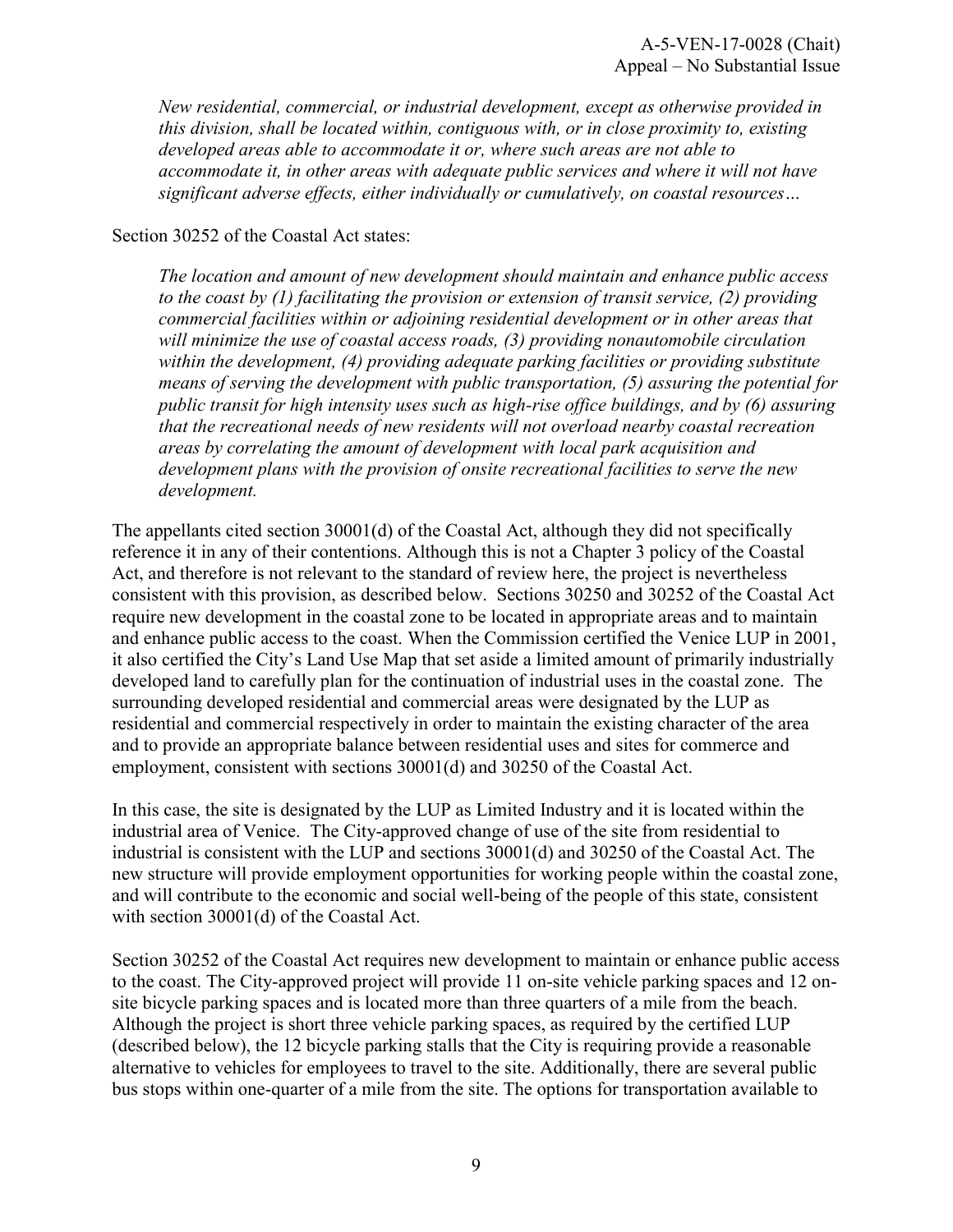future employees of the site are consistent with section 30252 of the Coastal Act and the development will not interfere with the public's ability to access the coast.

When the Commission certified the Venice LUP in 2001, it considered the potential impacts that development could have on the Venice community, including impacts to affordable housing, industrial land uses, nonconforming structures, and public access to the coast. Although not mandatory, it is appropriate to use the certified LUP policies as guidance to determine whether or not the project is consistent with sections 30001(d), 30250, and 30252 of the Coastal Act.

Certified Venice LUP Policy I.A.9, Replacement Affordable Housing, states:

*Per the provisions of Section 65590 of the State Government Code, referred to as the "Mello Act," the conversion or demolition of existing residential units occupied by persons and families of low or moderate income shall not be permitted unless provisions have been made for replacement of those dwelling units which will result in no net loss of affordable housing in the Venice Community in accordance with Section 65590 of the State Government Code (Mello Act).* 

Certified Venice LUP Policy I.C.1, Industrial Land Use, states:

*The Land Use Plan designates approximately 53 acres of land for Limited Industry*  land uses. It is the policy of the City to preserve this valuable land resource from the intrusion of other uses, and to ensure its development with high quality industrial *uses. Commercial use of industrially designated land shall be restricted. Artist studios with residences may be permitted in the Limited Industry land use category. Adequate off-street parking shall be required for all new or expanded industrial land uses consistent with the Policies of II.A.3 and II.A.4. The design, scale and height of structures in areas designated for industrial land uses shall be compatible with adjacent uses and the neighboring community.* 

Certified Venice LUP Policy I.E.5, Nonconforming Structures, states:

*Where extensive renovation of and/or major addition to a structure is proposed and the affected structure is nonconforming or there is another nonconforming structure on the site, or a project is proposed that would greatly extend the life of a nonconforming structure or that eliminates the need for the nonconformity, the following shall apply:* 

*Unless the City finds that it is not feasible to do so, the project must result in bringing the nonconforming structure into compliance with the current standards of the certified LCP, unless in its nonconformity it achieves a goal associated with community character (i.e. the reuse and renovation of a historic structure) or affordable housing that could not be achieved if the structure conforms to the current standards of the certified LCP.* 

Certified Venice LUP Policy II.A.3, Parking, states, in part: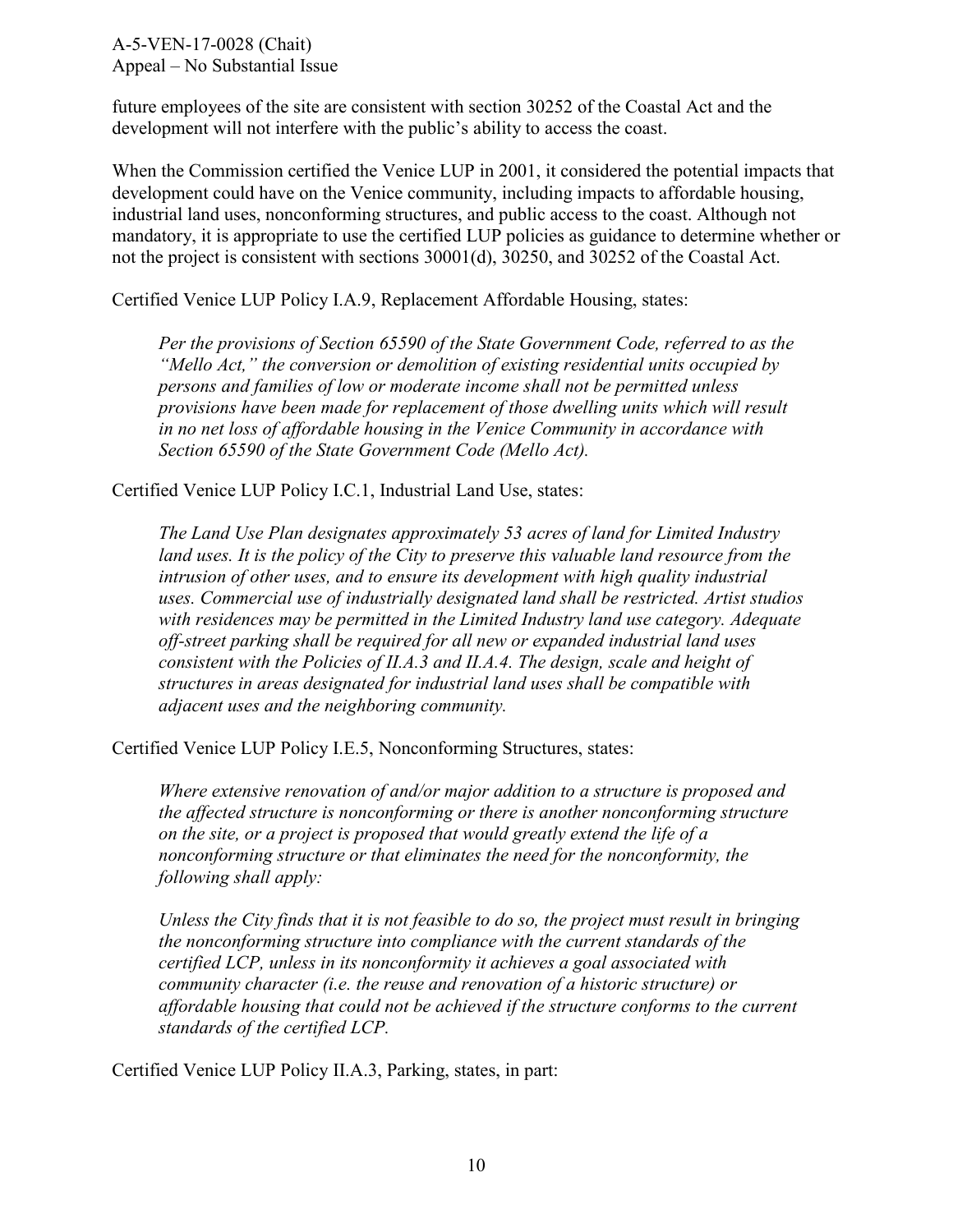*The parking requirements outlined in the following table shall apply to all new development, any addition and/or change of use. The public beach parking lots and the Venice Boulevard median parking lots shall not be used to satisfy the parking requirements of this policy. Extensive remodeling of an existing use or change of use which does not conform to the parking requirements listed in the table shall be required to provide the missing numbers of parking spaces…* 

| Manufacturing and Industrial         | $\beta$ spaces; plus                |
|--------------------------------------|-------------------------------------|
| Establishment, including Offices and | 1 space for each 350 square feet of |
| other than incidental operations.    | floor area                          |

The appellants contend that the City-approved development will have a negative impact on public access to the coast and will result in a loss of affordable housing in the coastal zone because the loss of "commercial and residential [uses in the coastal zone]…impacts coastal access for lower income residents, mainly people of color and is also an [EJ] issue [because] these residents are being displaced from the coastal zone."

LUP Policy I.C.1 explicitly restricts Commercial uses on lots zoned for Limited Industry. The policy also only allows residential uses on lots zoned for Limited Industry when they are accompanied with an artist studio. Thus the City's action is consistent with LUP policy I.C.1, and the appellants' contention that the City-approved development will result in a loss of commercial and residential uses not a substantial issue. The Land Use Map in the certified LUP designates sufficient surrounding lands for residential and commercial uses.

As previously stated, the City is the lead agency for determining a project's consistency with the Mello Act. The City determined that the project is consistent with the Mello Act stating that "no affordable [residential] units [will be] removed" as a result of this project, which is consistent with LUP policy I.A.9. This fact undermines the appellants' contention that the project is an EJ issue because it will result in a loss of affordable housing in the coastal zone. As such the appellants' contentions concerning public access and the loss of affordable housing with regard to the locallyapproved project does not raise a substantial issue.

The appellants do not claim that the City-approved development does not have adequate parking to support the use; however, they do assert that parking for this development is an "issue" because "it is general practice for office workers to avoid using lifts and tandem parking [spaces]…[and that] there appears to be no good way to assure that [the employees of the site will use the on-site parking]…[t]hus additional cars parking in the [surrounding] neighborhoods will result in a material access issue and a material detriment in [the] quality of life to the adjoining lots and the immediate neighborhood, as there will be little or no street parking available for those residents."

The certified LUP would require the City-approved project to provide 13 on-site vehicle parking spaces. The LUP does not contain a policy for substituting vehicle parking spaces for bicycle stalls. Although the City's requirement of 11 parking spaces is not consistent with the certified LUP which is not the standard of review for this project but may be used for guidance the applicant is providing the majority  $(\sim 85\%)$  of required vehicle parking spaces on the site and is only substituting three vehicle parking spaces with 12 bicycle stalls. Additionally, there are several public bus stops within one-quarter of a mile from the subject site and the site, itself, is located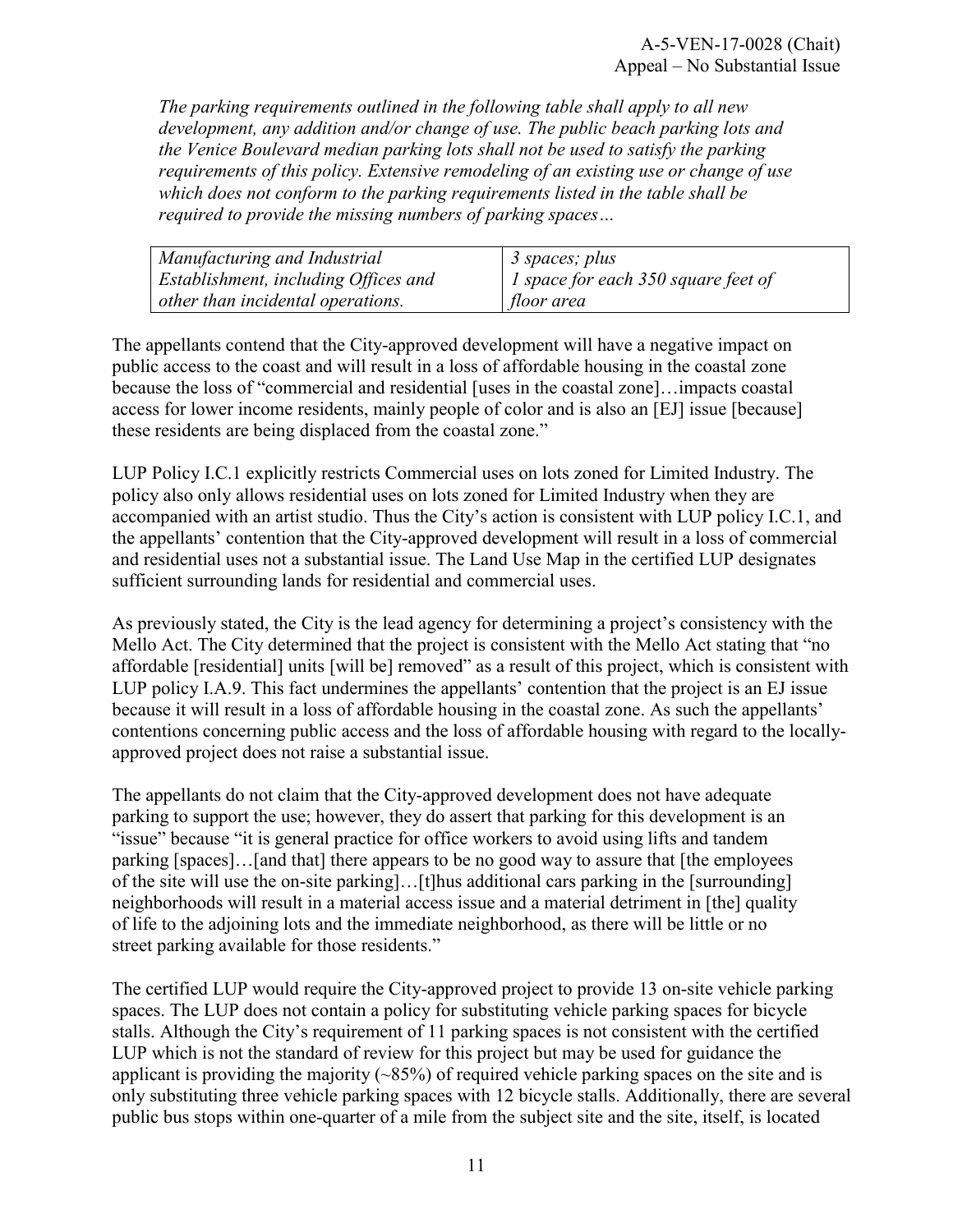more than three quarters of a mile from the beach. Furthermore, the appellants do not claim that the action of employees parking on the street will disrupt public parking for beach access, but that it will encumber residential parking in the neighborhood. This claim by the appellants does not raise a conflict with the public access policies of the Coastal Act. Therefore, in this particular case, staff does not believe that the City-approved project, with the provision of on-site vehicular and bicycle parking, will have any significant adverse impact on public access to the coast. Thus, the appellant's contention regarding public access does not raise a substantial issue regarding consistency with the public access policies of the Coastal Act.

The appellants also assert that the project will prejudice the City's ability to certify an LCP because "…the case could be made for residential uses to be by right uses in industrially zones areas…" The appellants did not define "by right uses" in their appeal. However, LUP policy I.C.1 is categorically unambiguous regarding the types of residential uses allowed on lots that are zoned Limited Industry as previously explained. The City's action is consistent with LUP policy I.C.1 and, contrary to the appellants' assertion, the City-approved development will not prejudice the City's ability to certify an LCP. Thus, the appellant's contention regarding the City's ability to prepare a certified LCP does not raise a substantial issue.

The appellants also assert that the WLAAPC denied the local appeal and approved the local CDP in error because "[the WLAAPC was] under the assumption that they had to accept the LADBS decision to revoke [the] non-conforming [residential] rights [on the site]…and that this was the deciding factor in the case [for the local appeal.]" The findings in the CDP approved by the WLAAPC acknowledge:

"Technical factors [of the project] are supported by a letter from the Department of Building and Safety from February 11, 2016 that states the existing building can no longer [maintain] non-conforming rights as a residential building which use is not permitted in the M1 zone, per Section 12.23, B-9 of the Code. Further, the Interim Procedures for Comply[ing] with the Mello Act states that the proposed removal of residential may be argued for if the existing underlying zone or any other applicable regulation prohibits all residential uses."

While the LUP does not prohibit all residential uses in industrial areas, per se, the CDP approved by the WLAAPC includes findings that state:

> "[n]o outstanding issues have emerged which would indicate any conflict between this decision and any other decision of the Coastal Commission regarding the proposed demolition of a duplex and the new construction of an industrial building in the M-1 Zone. Therefore, the decision of the permit granting authority has been guided by applicable decisions of the California Coastal Commission."

The standard of review for the subject project for CDP purposes is the Coastal Act and the certified LUP should be used as guidance. It is not within the Commission's purview to determine whether or not a project is consistent with a local government's laws and regulations. Nevertheless, the WLAAPC may have used the letters from LADBS to inform its decision to grant a CDP for the project. That, however, does not raise a substantial issue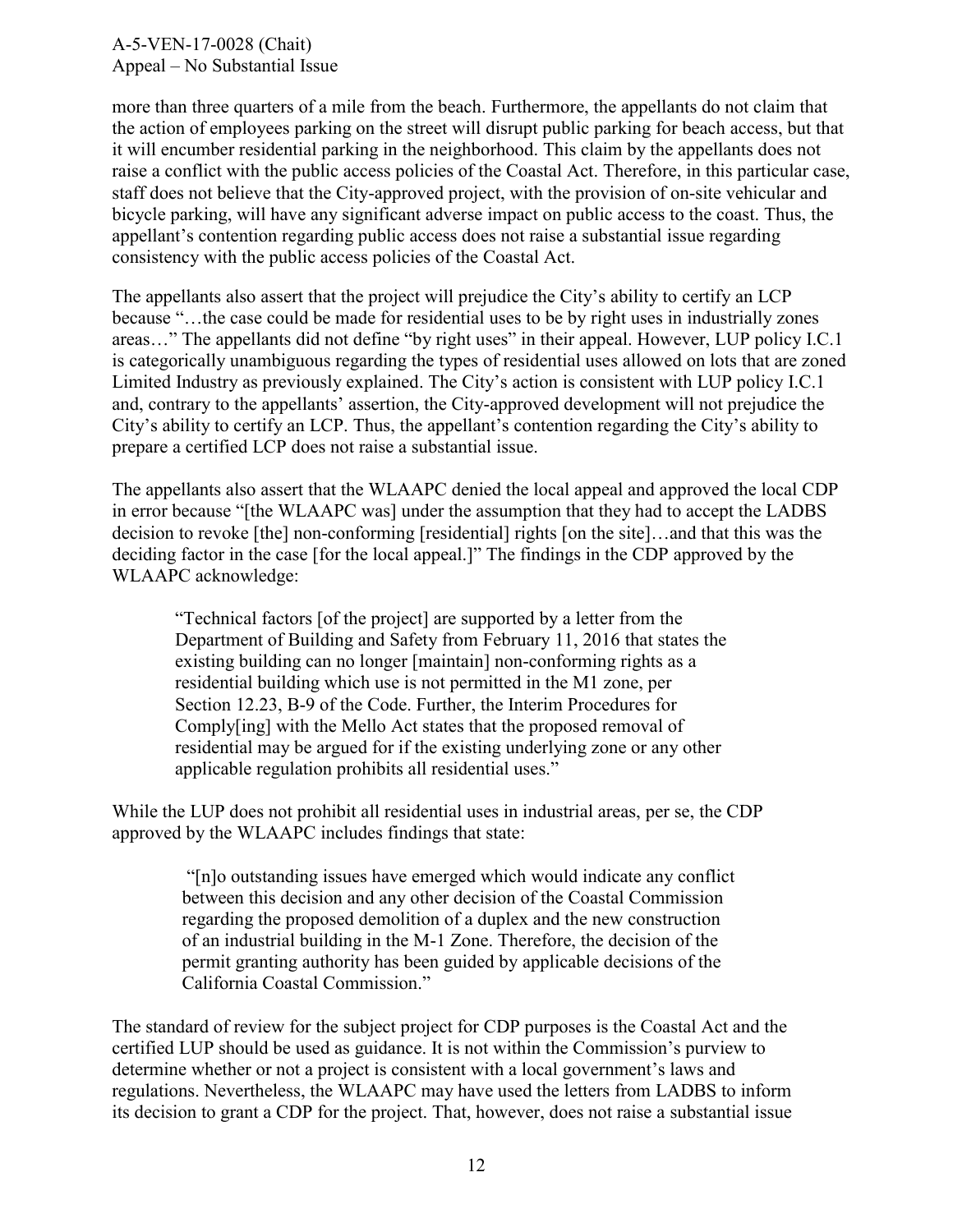with regard to the project's consistency with the Coastal Act. The WLAAPC made findings in the approved local CDP that the project is consistent with the Coastal Act and the certified LUP. Thus, the appellants' assertion that the WLAAPC approved the local CDP in error does not raise a substantial issue with regard to the project's consistency with the Coastal Act.

The appellants further assert that the City used non-certified documents to make the CDP findings, which invalidates the local CDP. The appellants did not identify the non-certified documents to which they were referring when making this charge. However, the local CDP references the Coastal Act and the certified LUP in the findings that are necessary to determine a project's consistency with the Coastal Act for CDP purposes. Thus, the appellant's contention regarding the validity of the locally-approved project does not raise a substantial issue.

The appellants assert that the City violated the Brown Act because the most recent project plans were not made available to the public prior to the local hearing. This charge should be taken up with the City Attorney's office. In this case, in order to approve a CDP, a project must be consistent with the Coastal Act not the Brown Act. Thus, the appellant's claim that the City violated the Brown Act does not raise a substantial issue.

Lastly, the appellants assert that the applicant lied at the local hearing by stating that the community supported the project, when several members of the community, in fact, opposed the project. This assertion is not relevant to the project's consistency with the Coastal Act. As such, the appellant's assertion that the applicant lied about community support for the project does not raise a substantial issue.

None of the assertions made by the appellants raise a substantial issue regarding whether or not the City's action is consistent with the Coastal Act. The appellants have not identified any coastal resources that will be negatively affected by the City-approved CDP. For the reasons stated above, the appeal raises no substantial issue as to conformity with the Chapter 3 policies of the Coastal Act.

The Commission's standard of review for determining whether to hear the appeal is only whether the appeal raises a substantial issue as to conformity with Chapter 3 of the Coastal Act. Cal. Pub. Res. Code § 30625(b)(1); 14 C.C.R. § 13321. The Commission's decision will be guided by the factors listed in the previous section of this report (B. Factors to be Considered in Substantial Issue Analysis).

The first factor is the degree of factual and legal support for the local government's decision that the development is consistent or inconsistent with the relevant provisions of the Coastal Act. The City approved a project with an industrial use in an industrial area on Venice on a lot that is zoned for Limited Industry, which is consistent with section 30250 of the Coastal Act. The City found that the project is within an existing developed area, and that the project is consistent with the land use designation of the certified LUP.

The City-approved project includes adequate parking and options for alternative modes of transportation for employees and is located three-quarters of a mile from the beach and will not have a significant adverse impact on the public beach parking supply, which is consistent with